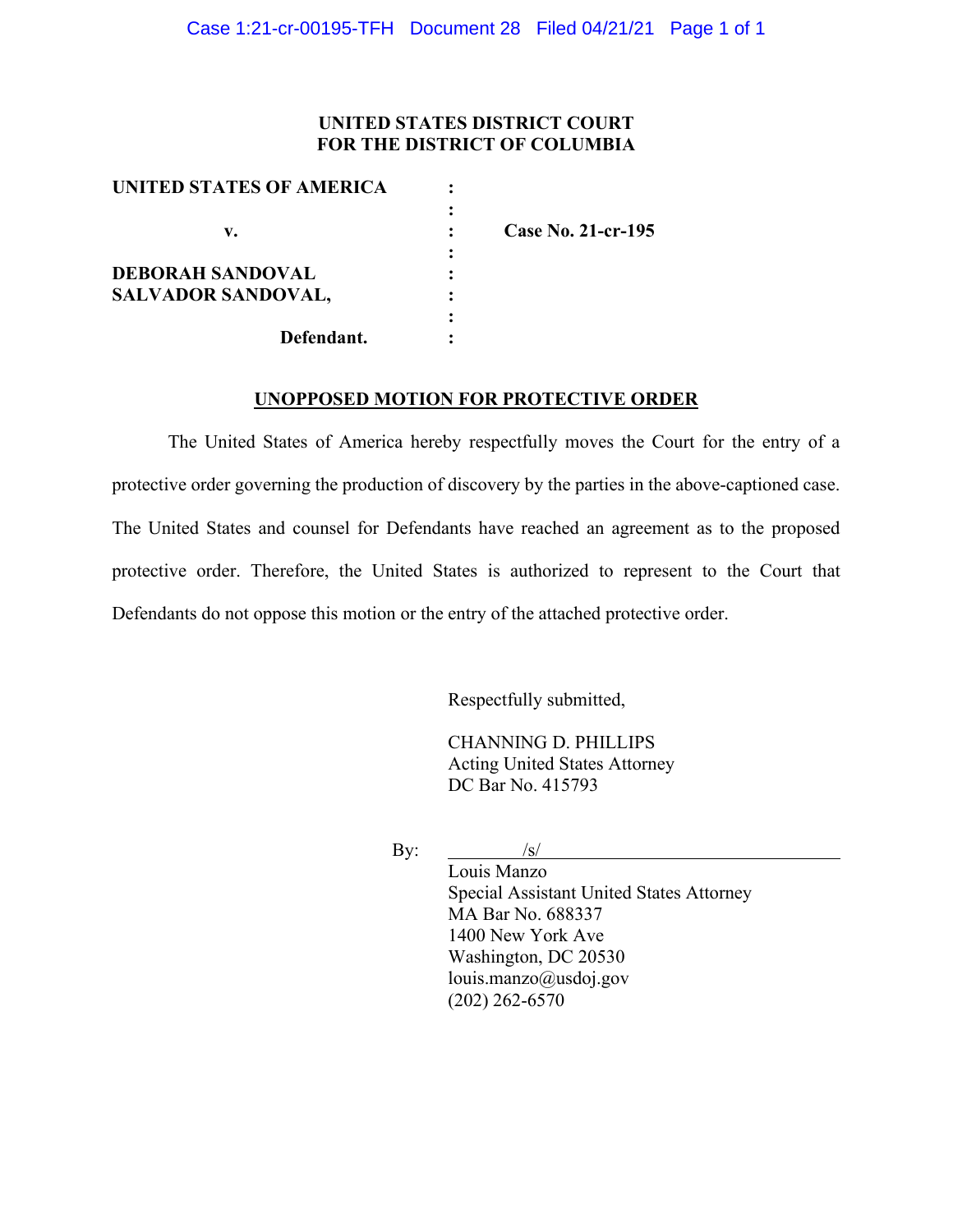## **UNITED STATES DISTRICT COURT** FOR THE DISTRICT OF COLUMBIA

| UNITED STATES OF AMERICA |                    |
|--------------------------|--------------------|
|                          |                    |
| v.                       | Case No. 21-cr-195 |
|                          |                    |
| <b>DEBORAH SANDOVAL</b>  |                    |
| SALVADOR SANDOVAL,       |                    |
|                          |                    |
| Defendant.               |                    |

### **PROTECTIVE ORDER GOVERNING DISCOVERY**

To expedite the flow of discovery material between the parties and adequately protect the

United States' legitimate interests, it is, pursuant to the Court's authority under Fed. R. Crim. P.

 $16(d)(1)$  and with the consent of the parties, ORDERED:

1. Materials Subject to this Order. This Order governs materials provided by the

United States at any stage of discovery during this case and which the United States has

identified as either "Sensitive" or "Highly Sensitive." Examples of materials that the United

States may designate as "Sensitive" or "Highly Sensitive" pursuant to this Order include but are

not limited to:

- a. Personal identity information as identified in Rule 49.1 of the Federal Rules of Criminal Procedure, as well as telephone numbers, email addresses, driver's license numbers, and similar unique identifying information;
- b. Information regarding the government's confidential sources;
- c. Information that may jeopardize witness security;
- d. Contact information for, photographs of, and private conversations with individuals that do not appear to be related to the criminal conduct in this case:
- e. Medical or mental health records;
- f. Sources and methods law-enforcement officials have used, and will continue to use, to investigate other criminal conduct related to the publicly filed charges;
- g. Surveillance camera footage from the U.S. Capitol Police's extensive system of cameras on U.S. Capitol grounds;<sup>1</sup>

<sup>&</sup>lt;sup>1</sup> To be clear, this does not include footage from body worn cameras from other police departments that responded on January 6, 2021, the vast amount of which the United States will not designate as Sensitive or Highly Sensitive. (Body worn camera footage will be marked Sensitive or Highly Sensitive only if it contains material described in paragraph one above or for a similar reason not anticipated by this Order.)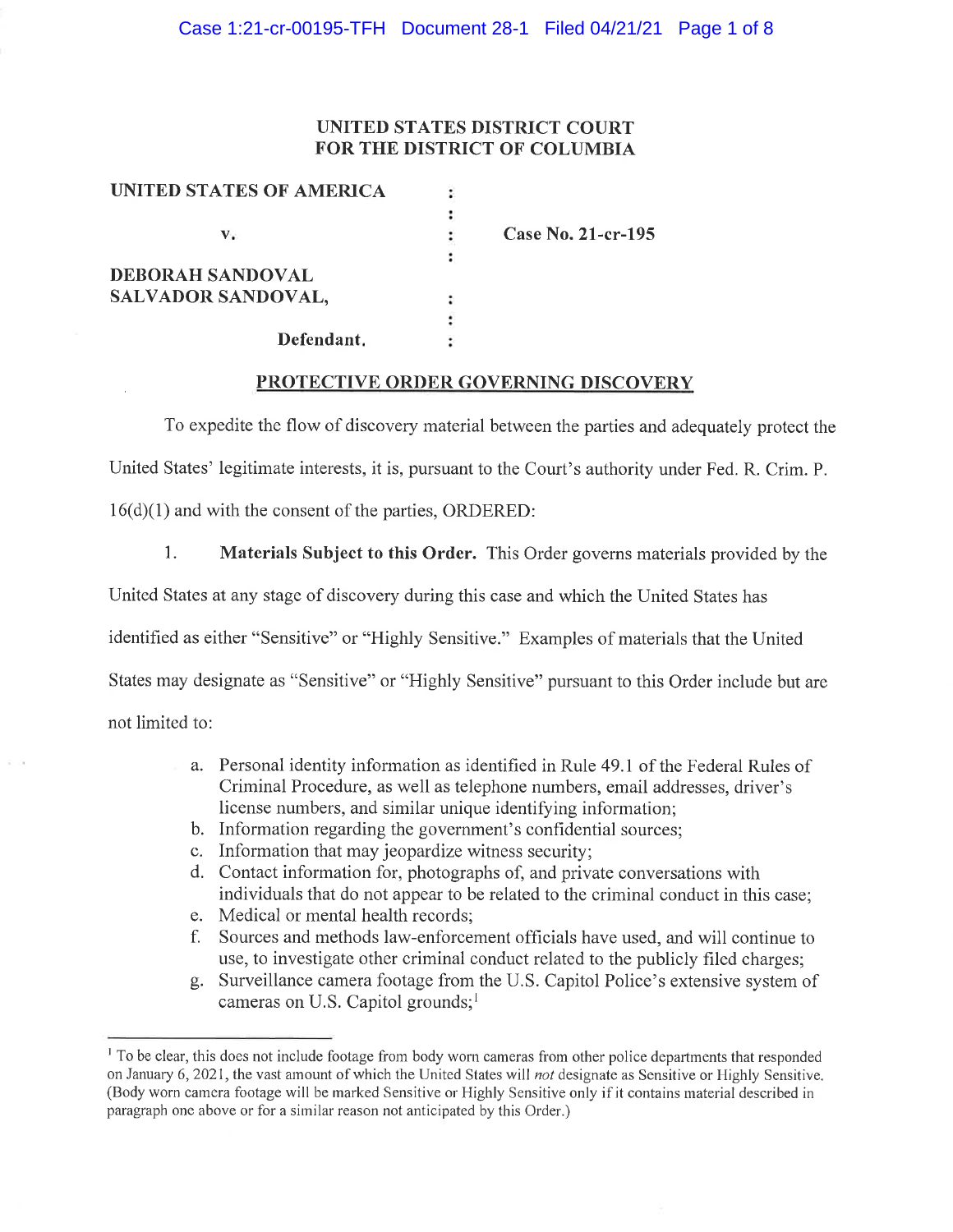- h. Repair estimates from the Architect of the Capitol;
- i. Materials designated as "security information" pursuant 2 U.S.C. §1979; and

*i.* Tax returns or tax information.

This Order will not be used to designate materials as Sensitive or Highly Sensitive unless such designation is necessary for one of the reasons stated in this paragraph or for a similar reason not anticipated by this Order. The government agrees to make every effort to provide discovery in a manner that will allow for most discovery to be produced without such designations.

 $2.$ **Defendant.** Any reference to "Defendant" herein refers individually to each

defendant identified in the caption above.

3. Legal Defense Team. The "legal defense team" includes defense counsel

(defined as counsel of record in this case, including any post-conviction or appellate counsel)

and any attorneys, investigators, paralegals, support staff, and expert witnesses who are advising

or assisting defense counsel in connection with this case.

#### Rules for the Handling of Sensitive and Highly Sensitive Materials.  $4.$

- a. Limitations on Use. Defendant and the legal defense team may use Sensitive and Highly Sensitive discovery materials solely in connection with the defense of this case and any other case connected to the events at the United States Capitol on January 6, 2021, including any post-conviction or appellate litigation, and for no other purpose, and in connection with no other proceeding, without further order of this Court.
- b. Limitations on Dissemination. No Sensitive or Highly Sensitive materials, or the information contained therein, may be disclosed to any persons other than Defendant, the legal defense team, or the person to whom the Sensitive or Highly Sensitive information solely and directly pertains or his/her counsel, without agreement of the United States or prior authorization from the Court.
- c. Limitations on Reproduction. Defendant, the legal defense team, and authorized persons shall not copy or reproduce the Sensitive or Highly Sensitive materials except in order to provide copies of the materials for use in connection with this case by Defendant, the legal defense team, the person to whom the Sensitive or Highly Sensitive information solely and directly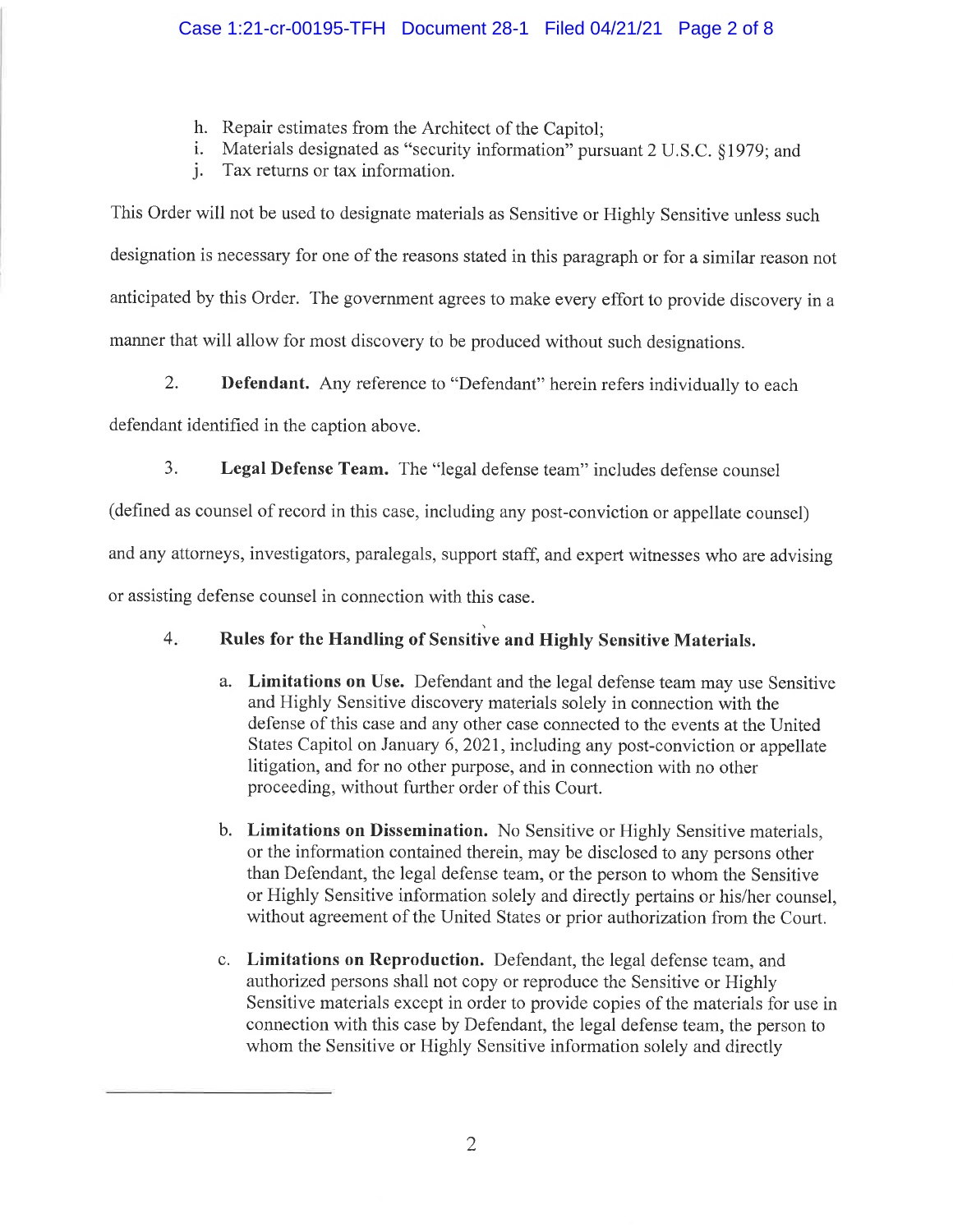pertains or his/her counsel, and other persons to whom the Court may authorize disclosure (collectively, "authorized persons").

If defense counsel provides Defendant access to Sensitive or Highly Sensitive materials, defense counsel must advise Defendant that Defendant may not record any personal identity information as identified in Rule 49.1 of the Federal Rules of Criminal Procedure or any telephone numbers, email addresses, driver's license numbers, and similar unique identifying information. By signing the attached affirmation, Defendant agrees not to do SO.

Copies and reproductions, and any notes or records made in relation to the contents of the Sensitive and Highly Sensitive materials, are to be treated in the same manner as the original materials.

- d. Court Filings. Absent prior agreement by the parties or permission from the Court, no party shall disclose materials designated as Sensitive or Highly Sensitive in any public filing with the Court. Such materials shall be submitted under seal. The Clerk shall accept for filing under seal any filings so marked by the parties pursuant to this Order.
- e. Court Hearings. The restrictions in this Order shall not limit either party in the use of the materials in judicial proceedings in this case. The procedures for use of designated Sensitive and Highly Sensitive materials during any hearing or the trial of this matter shall be determined by the parties and the Court in advance of the hearing or trial. No party shall disclose materials designated Sensitive or Highly Sensitive in open court without agreement by the parties that such materials may be disclosed in open court or prior consideration by the Court.

#### 5. Additional Rules for Handling of Sensitive Materials. The following

additional terms apply to Sensitive materials:

a. Storage. Sensitive materials must be maintained in the custody and control of Defendant, the legal defense team, and authorized persons. This restriction shall not apply to the person to whom the Sensitive information solely and directly pertains or his/her attorney.

#### 6. Additional Rules for Handling of Highly Sensitive Materials. The following

additional rules apply to Highly Sensitive materials:

a. Additional Limitations on Dissemination. Defense counsel may not provide a copy of Highly Sensitive materials to Defendant or permit Defendant to view such materials unsupervised by defense counsel or an attorney,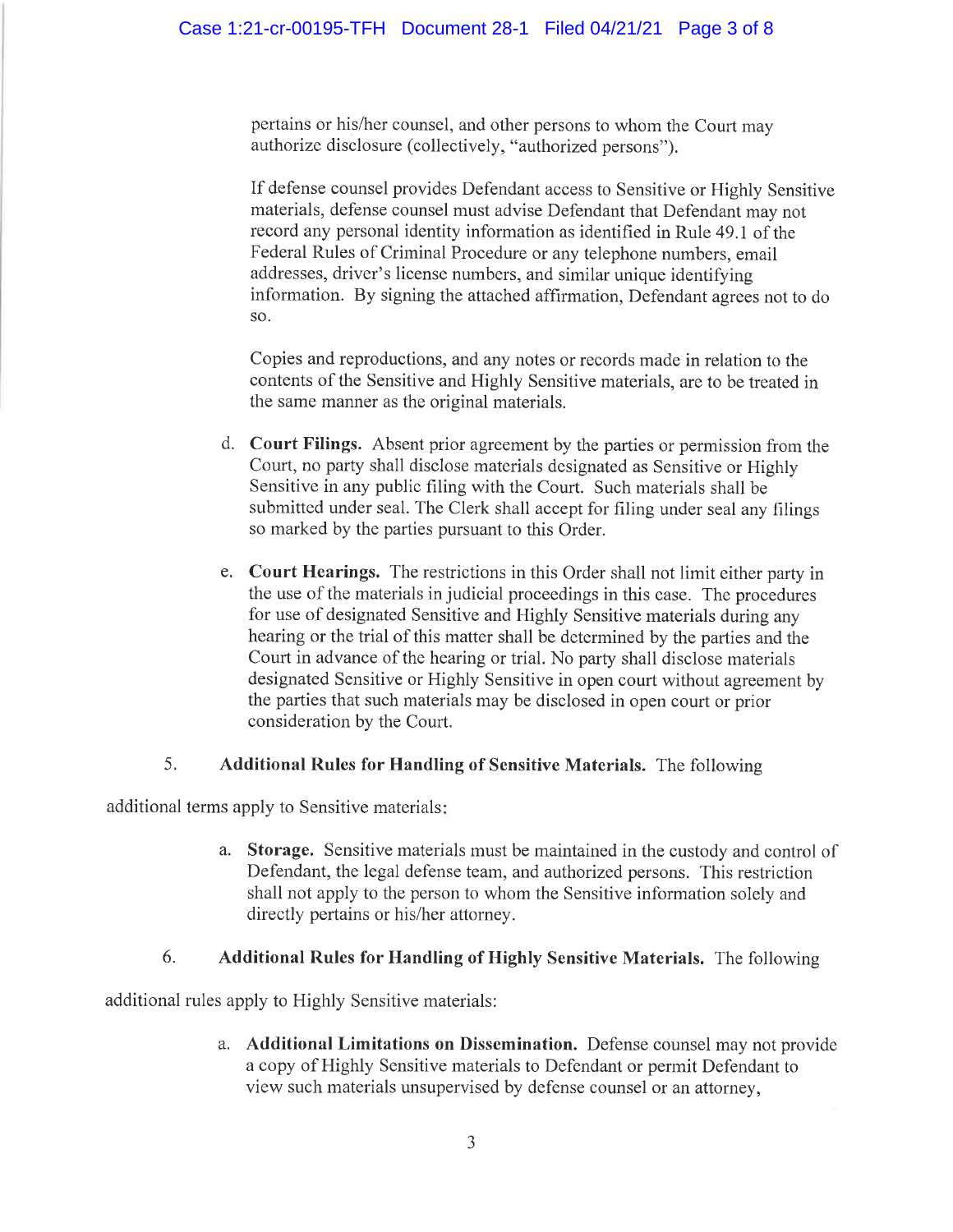investigator, paralegal, or support staff person employed by defense counsel. The parties agree that defense counsel or an attorney, investigator, paralegal, or support staff person employed by defense counsel, may supervise Defendant by allowing access to Highly Sensitive materials through a cloudbased delivery system that permits Defendant to view the materials but does not permit Defendant the ability to download; provided that, prior to doing so. defense counsel first provides notice to the United States and allow the United States to file an objection with the Court if no agreement is reached.

- b. Additional Limitations on Reproduction. Counsel agrees that prior to showing materials to Defendant designated as Highly Sensitive, counsel or an attorney, investigator, paralegal, or support staff person employed by defense counsel will read Defendant the relevant parts of this Order, and remind Defendant of the consequences of violating the Order. If Defendant takes notes regarding Highly Sensitive materials, counsel or an attorney, investigator, paralegal, or support staff person employed by defense counsel must take reasonable steps to determine whether Defendant has copied any personal identity information as identified in Rule 49.1 of the Federal Rules of Criminal Procedure or any telephone numbers, email addresses, driver's license numbers, and similar unique identifying information.
- c. Storage. Highly Sensitive materials must be maintained in the custody and control of the legal defense team and authorized persons. This restriction shall not apply to the person to whom the Highly Sensitive information solely and directly pertains or his/her attorney.

 $7<sub>1</sub>$ Viewing by Incarcerated Defendants. If Defendant is in the custody of the

United States Marshals Service, defense counsel is authorized to provide a copy of discovery materials to the appropriate point of contact so that the defendant can view the discovery materials, subject to the terms of this Order.

8. Disputes. The parties shall make a good faith effort to resolve any dispute about a sensitivity designation before requesting the Court's intervention. The United States may agree to remove or reduce a sensitivity designation without further order of this Court. Whenever the redaction of specified information will resolve the basis for which a sensitivity designation was applied, the United States will agree to redaction, and such redaction will render the materials no longer subject to this Order. Any agreement to reduce or remove a sensitivity designation or to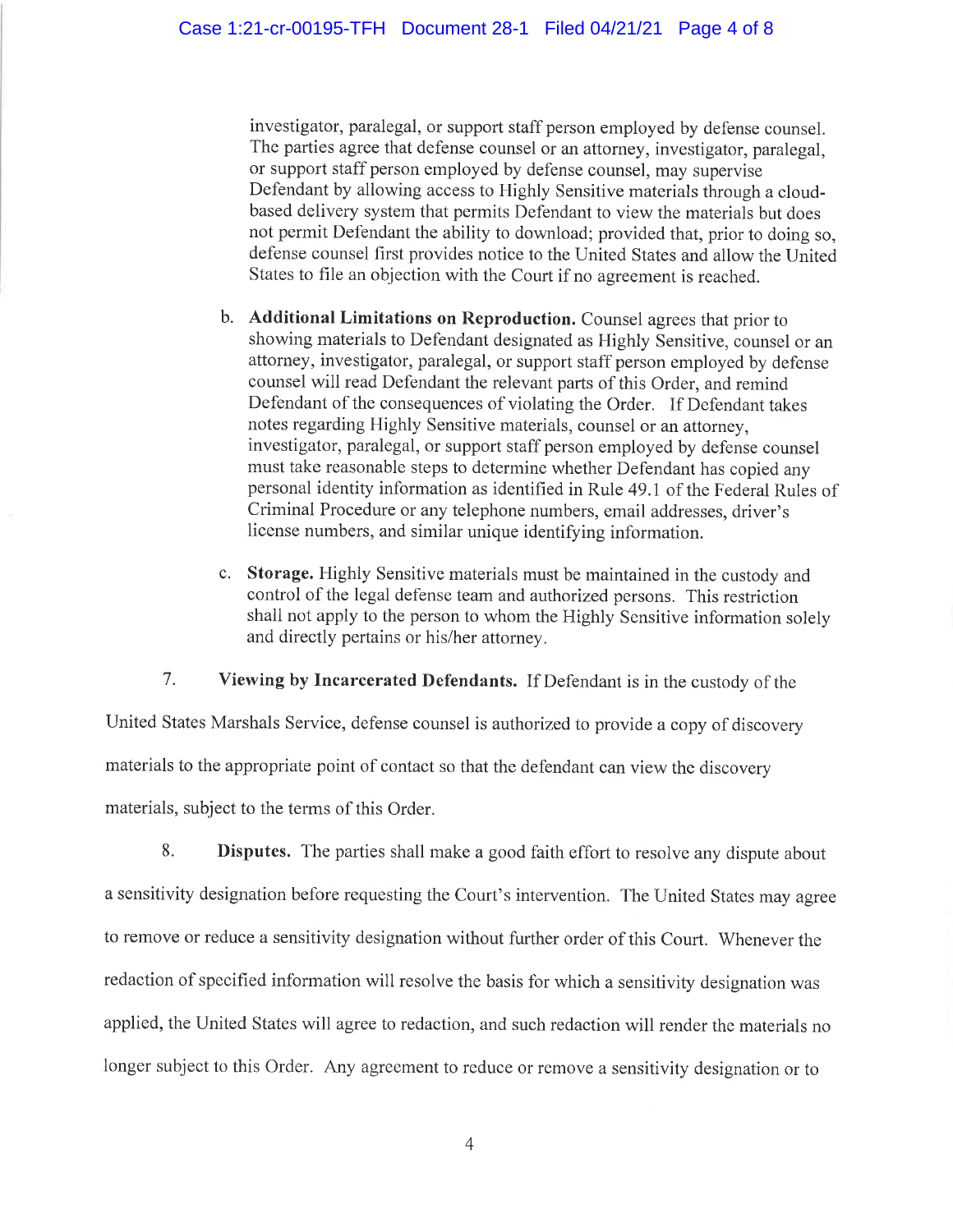redact specific information shall be memorialized in writing.

9. Modification Permitted. Nothing in this Order shall prevent any party from seeking modification of this Order nor prevent the defense from contesting a sensitivity designation. The parties agree that the burden of demonstrating the need for a protective order remains with the government at all times.

 $10.$ Failure not Waiver. The failure by the United States to designate any materials

as Sensitive or Highly Sensitive upon disclosure shall not constitute a waiver of the United

States' ability to later designate the materials as Sensitive or Highly Sensitive but the

government must separately identify and memorialize the changed status of those materials in

writing.

 $11.$ Automatic Exclusions from this Order. This Order does not apply to materials that:

- a. Are, or later become, part of the public court record, including materials that have been received in evidence in this or other public trials or hearings;
- b. Were derived directly from Defendant or that pertain solely to Defendant. Examples of such materials include Defendant's own financial records, telephone records, digital device downloads, social media records, electronic communications, arrest records, and statements to law enforcement:<sup>2</sup> and
- c. Materials that the defense obtains by means other than discovery.

12. Government's Discovery Obligations. Nothing in this Order modifies the

United States' obligations at any stage of discovery in this case pursuant to Federal Rules of

Criminal Procedure 16 and 26.2, Local Criminal Rule 5.1, 18 U.S.C. § 3500 (the Jencks Act),

and the government's general obligation to produce exculpatory and impeachment information in

<sup>&</sup>lt;sup>2</sup> Discoverable materials that were derived directly from Defendant or that pertain solely to Defendant are exempt from this Order regardless of whether the United States has designated any such materials as "Sensitive" or "Highly Sensitive" because the same materials are being provided or made available to co-defendants or other persons charged in connection with the events at the United States Capitol on January 6, 2021.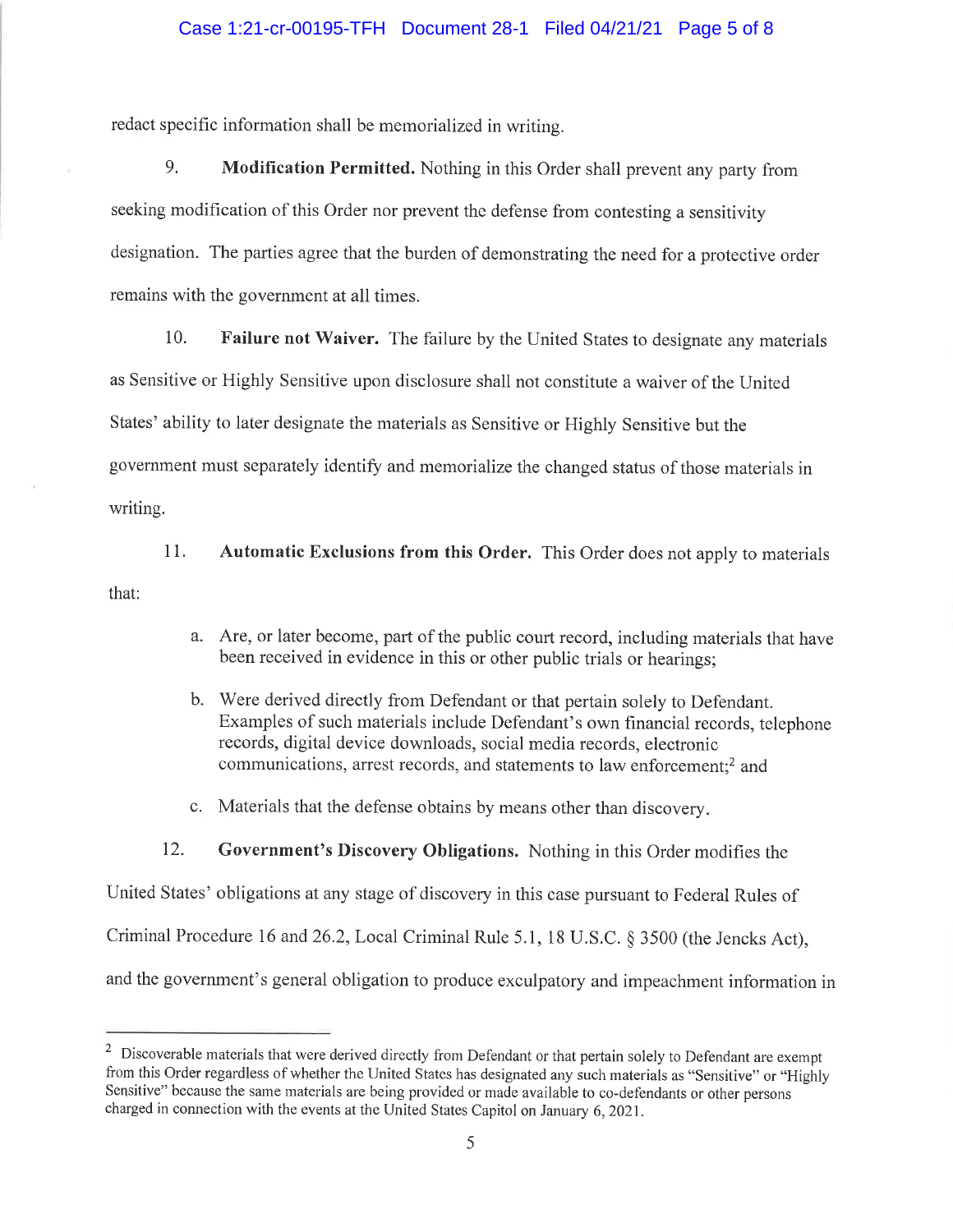## Case 1:21-cr-00195-TFH Document 28-1 Filed 04/21/21 Page 6 of 8

criminal cases.

13. **Defense Counsel's Obligations.** Defense counsel must provide a copy of this Order to, and review the terms of this Order with, members of the legal defense team, Defendant, and any other person, before providing them access to Sensitive or Highly Sensitive materials. Defense counsel must obtain a fully executed copy of Attachment A before providing Defendant access to Sensitive or Highly Sensitive materials, and must file a copy with the Court within one week of execution.

14. No Ruling on Discoverability or Admissibility. This Order does not constitute a ruling on the question of whether any particular material is properly discoverable or admissible and does not constitute any ruling on any potential objection to the discoverability or admissibility of any material.

Duration. The terms of this Order shall remain in effect after the conclusion of 15. this case and the parties shall be bound by it unless otherwise ordered by the Court.

**SO ORDERED** this  $\_\_\_\_$  day of  $\_\_\_\_$ , 2021.

HONORABLE THOMAS HOGAN United States District Judge

6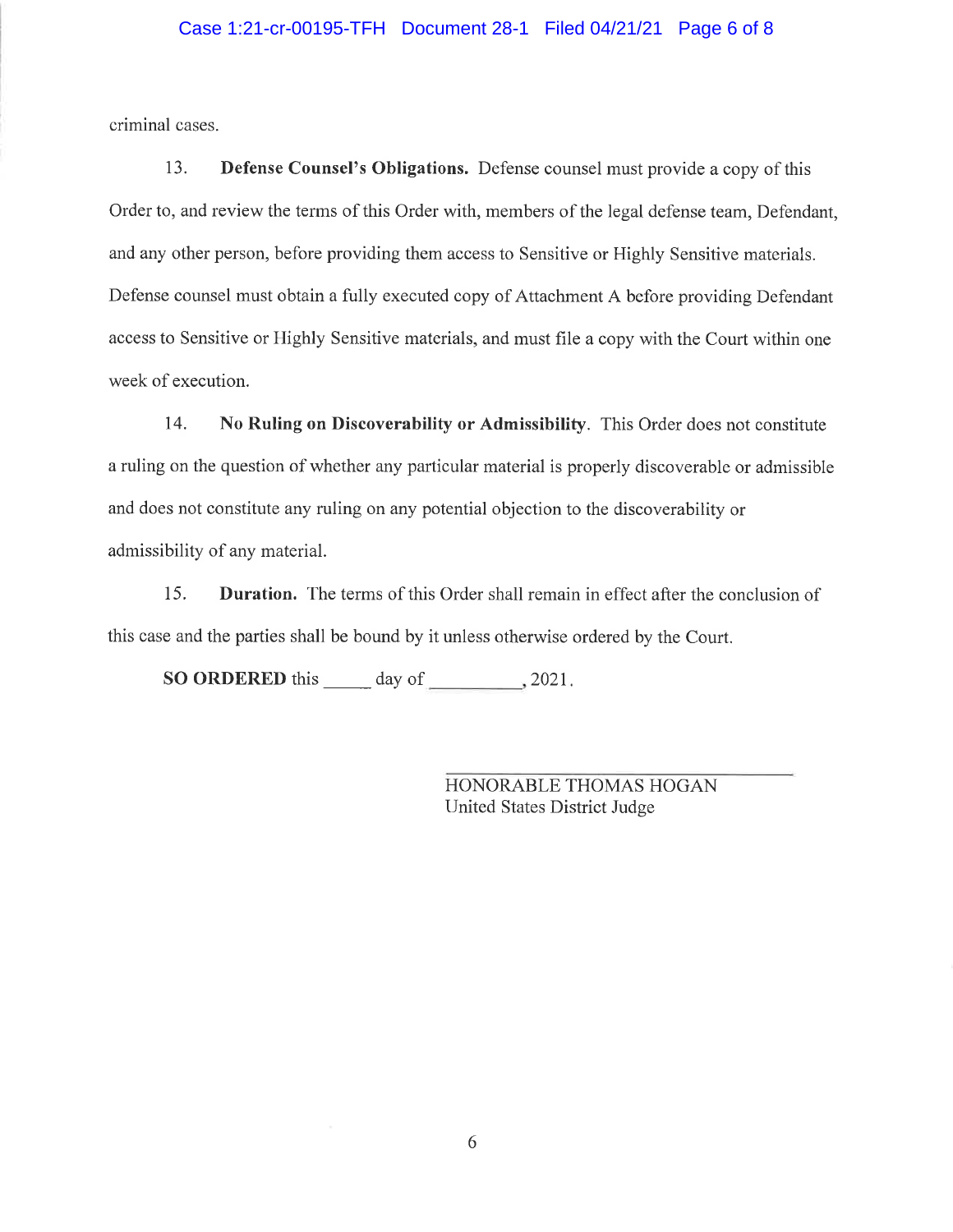# **ATTACHMENT A**

## **Defendant's Acceptance**

I have read this Protective Order and carefully reviewed every part of it with my attorney. I am fully satisfied with the legal services provided by my attorney in connection with this Protective Order and all matters relating to it. I fully understand this Protective Order and voluntarily agree to it. No threats have been made to me, nor am I under the influence of anything that could impede my ability to understand this Protective Order fully.

 $\frac{3}{2}$  /30/21

advier Sr.

Salvador Sandoval Defendant

Date

Deborah Sandoval Defendant